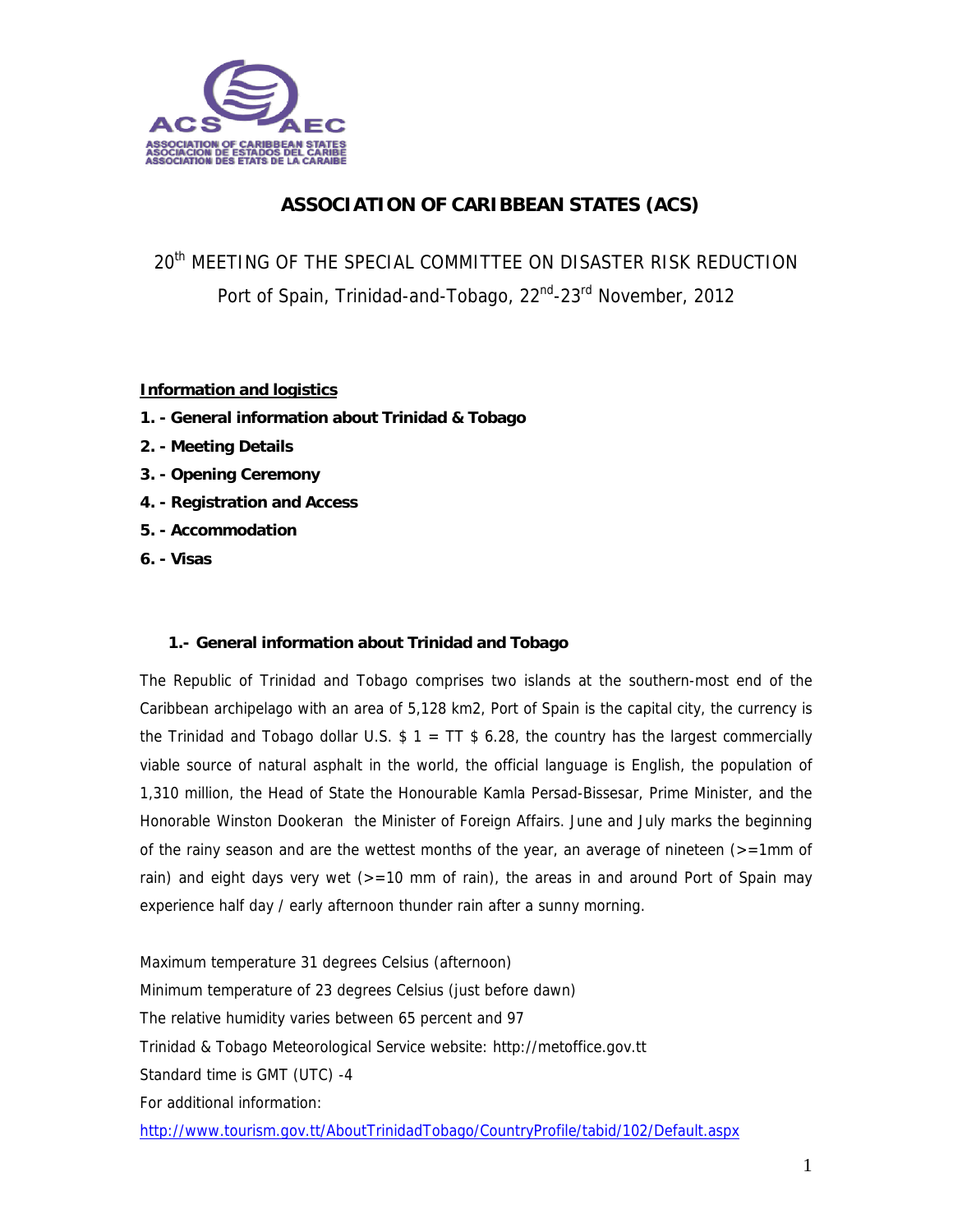

#### **2. - Meeting Details**

The 20<sup>th</sup> Special Committee for Disaster Risk Reduction of the Association of Caribbean States (ACS) will be held at the Hilton Trinidad and Conference Centre in Port of Spain, Trinidad and Tobago, 22<sup>nd</sup> and 23<sup>rd</sup> of November 2012.

#### **3. - Opening Ceremony**

The Opening Ceremony of the 20<sup>th</sup> Special Committee for Disaster Risk Reduction of the Association of Caribbean States will begin on Thursday November  $22<sup>nd</sup>$  at 2:30 pm with the Opening speech and Report by the President (Dominican Republic) of the Special Committee for Disaster Risk Reduction.

#### **4. - Registration and Access**

The registration form attached to this document must be completed by each participant and we respectfully request it to be sent back to the contact email before the meeting to the contact persons: Ms. Sandra Fonseca**: sfonseca@acs-aec.org** and**/**or Ms. Patricia Phillip: **pphillip@acs-aec.org**.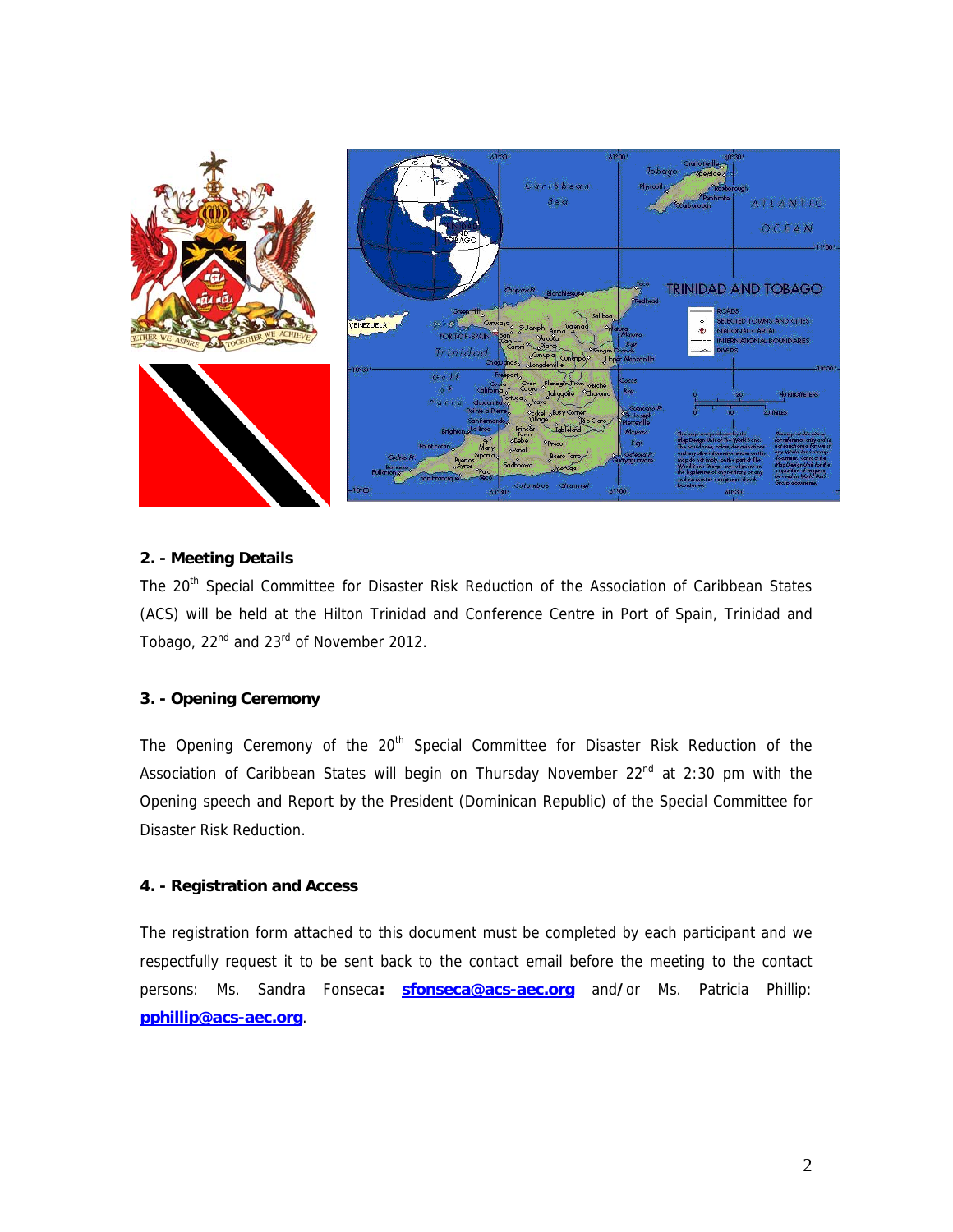## **5. - Accommodation**

Find bellow key information regarding the hotel, hotel rates and the contact person to make the reservations.



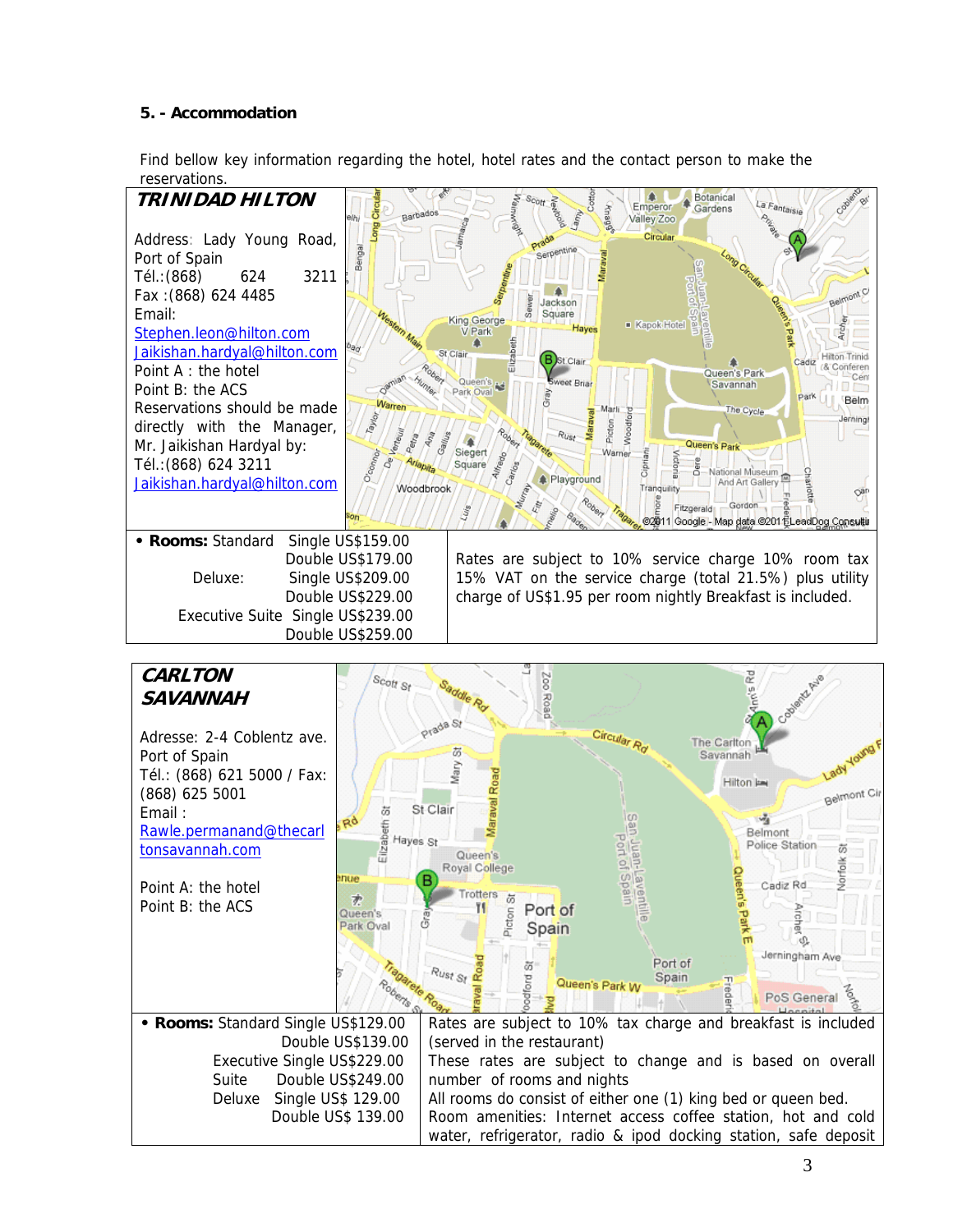

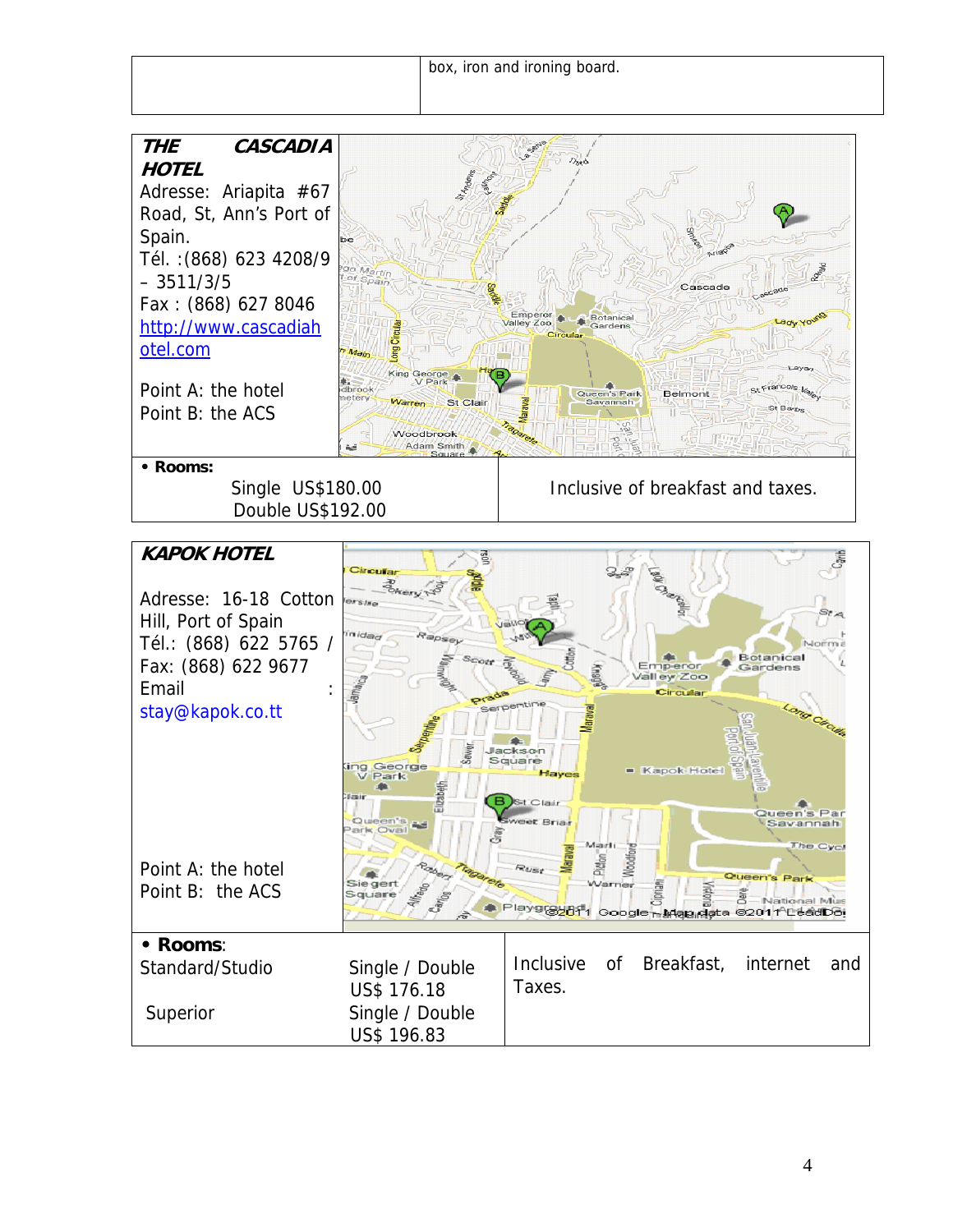| <b>NORMANDIE</b><br><b>HOTEL</b><br>Adresse:<br>Avenue, St. Ann's<br>Tél.: (868) 624 1181 /<br>Fax: (868) 624 0108<br>Email:<br>normandiett.corporate@<br>gmail.com<br>Point A: the hotel<br>Point B: the ACS | <b>Nook</b><br>10          | Slie<br><b>Vallot</b><br>Rapsey<br>idad<br>Scott Range<br>Serpentine<br>Serpentin<br>Sewer<br>g George<br>V Park<br>Elizabeth<br>aіг<br>Queen's<br>ark Oval | $C_{\partial g_C}$<br>St Ann's<br>Normandie<br>ottor<br>Botanical<br>La Fantaisie<br>Emperor<br>Knagg<br>Gardens<br>Valley Zoo<br>Circular<br>GLAE<br>Maraval<br>Long Circular<br>Jackson<br>Square<br>■ Kapok Hotel<br>Hayes<br>Park<br>Hit<br><b>B</b> ) St.Clair<br>Cadiz<br>Queen's Park<br>Sweet Brian<br>Savannah<br>Park<br>Marli<br>The Cycle<br>dford |
|---------------------------------------------------------------------------------------------------------------------------------------------------------------------------------------------------------------|----------------------------|-------------------------------------------------------------------------------------------------------------------------------------------------------------|----------------------------------------------------------------------------------------------------------------------------------------------------------------------------------------------------------------------------------------------------------------------------------------------------------------------------------------------------------------|
| • Rooms:<br>Standard<br>Pool side<br>Superior<br>Pool side                                                                                                                                                    | Single<br>Single<br>Double | US\$ 99.00<br>Double US\$110.23<br>US\$120.66<br>US\$140.83                                                                                                 | Single US\$125.36<br>Executive room<br>Double US\$145.83<br>Inclusive of continental Breakfast,<br>wireless<br>internet, tea station and Taxes.                                                                                                                                                                                                                |